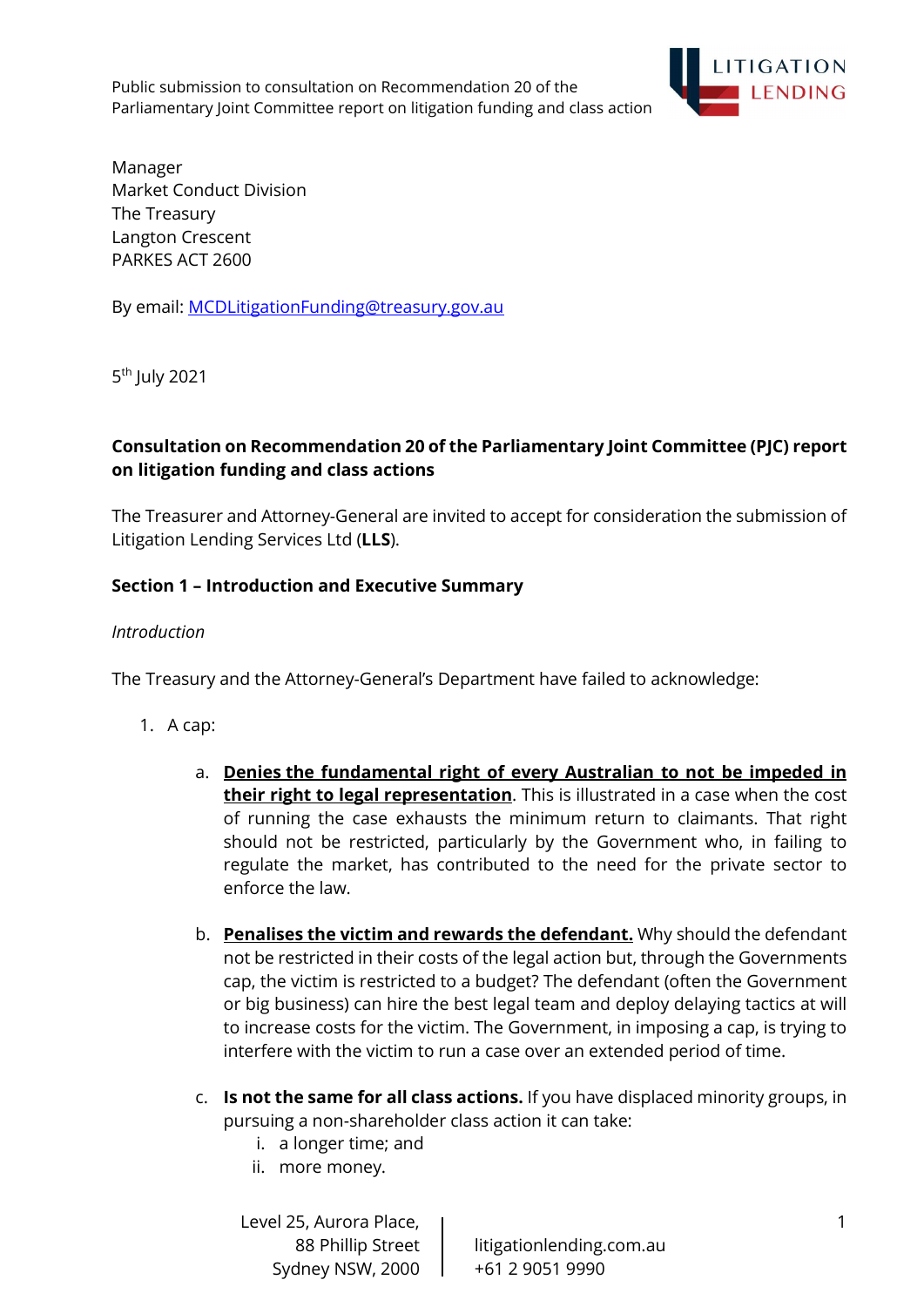

- d. Can not be considered in isolation of certainty for Common Fund Orders (CFO's) to be made by the Courts in class actions as they materially contribute to the risk return economics for the case to proceed.
- e. Ignores the asymmetrical risk litigation funders take on with adverse costs when the claim fails. Not only does the litigation funder lose the investment in legal fees and expenses incurred on behalf of pursuing the matter for the victim, the litigation funder also has to pay the defendants legal fees and costs which would otherwise be paid by the victim. In simple terms the litigation funder takes on the risk of investing one dollar to lose two dollars hence the need for a return to compensate for this asymmetric risk. Pricing of 2x or 20% merely place the investor in litigation funding in a neutral position, prior to any return on capital put at risk for the benefit of victims whose government, government regulator or corporate has failed them, hence the requirement for a higher return<sup>1</sup>.
- f. Would not have covered the legal costs of running 36% of class actions in the last 20 years, disregarding any returns to litigation funders.<sup>2</sup>
- 2. Returns to funders are prior to expenses of running an investment business. Significant costs are incurred in running operating businesses that are not reflected in any of the Government's analysis of litigation funders returns. The Governments analysis also fails to acknowledge that, especially for non-shareholder class actions, significant research costs are incurred over many years prior to any matter being pursued.

In the following paper we consider the questions posed in the Treasurer and Attorney-General request for consultation on Recommendation 20 of the PJC's report. LLS strongly encourage the Government to continue a consultative approach with the litigation funding industry on empirical evidence analysis prior to implementation of Recommendation 20.

# Who is LLS?

LLS is an un-listed Australian Public Company, which is majority Australian-owned, pays tax in Australia, and whose employees are all Australian taxpayers. LLS' litigation funding business has been in operation for over 20 years

LLS operates a disputes funding business; it provides funding to third party clients in respect of their solicitor fees, counsel fees, court costs, expert and other costs that are related to court litigation, on a contingent basis. Where the litigation is successful (either via court determination or commercial settlement), LLS receives a share of the client's resolution proceeds calculated either as a multiple of the funding advanced or as a

<sup>1</sup> Thomson Reuters (25 June 2021) Funders' pricing and the real value of litigation risks by Tets Ishikawa

<sup>&</sup>lt;sup>2</sup> PwC (16 March 2021) Models for the regulations of returns to litigation funders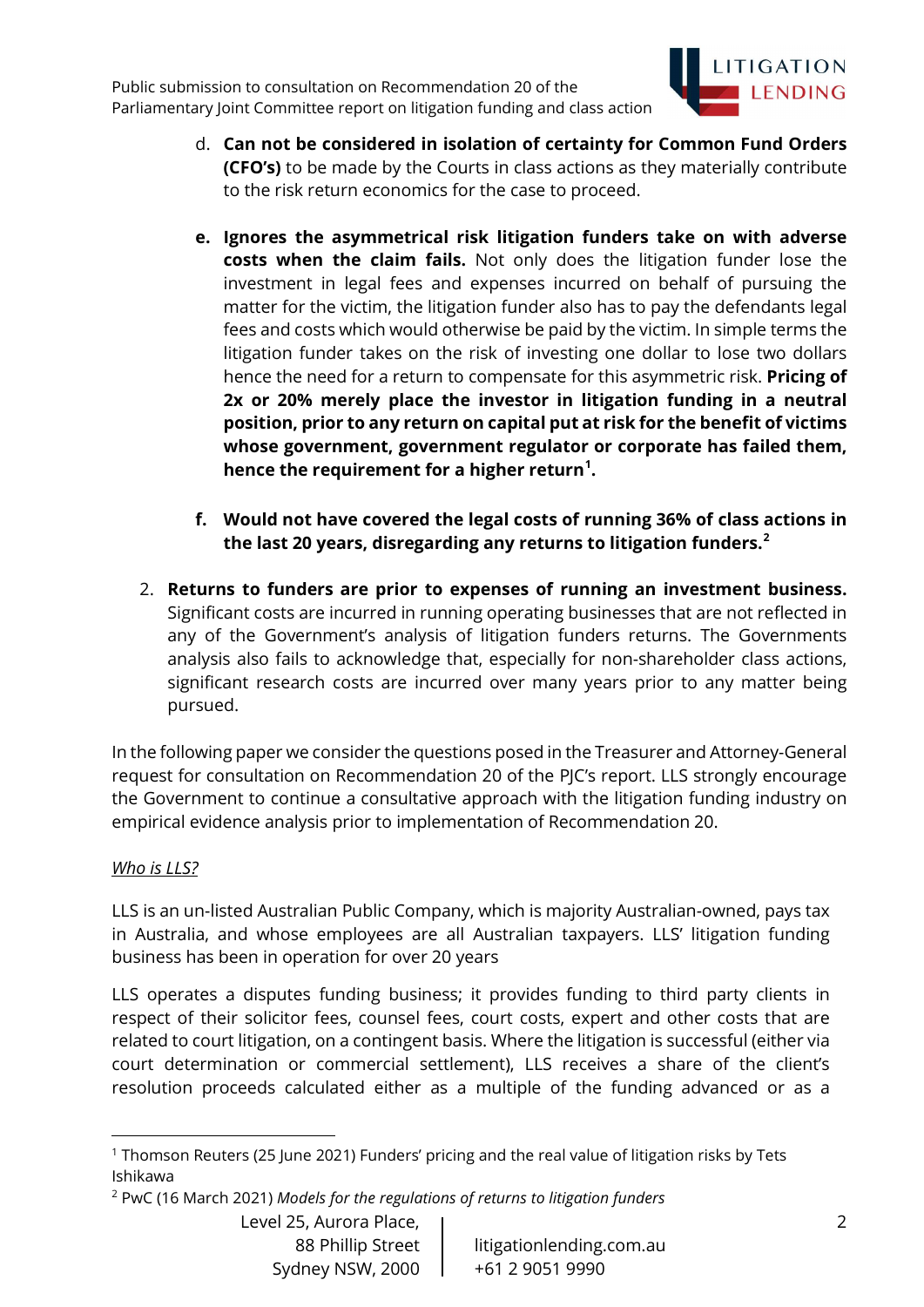

percentage of the resolution amount (as agreed between the client and LLS). This is in addition to the return of its original funding costs. In the alternative event of an unsuccessful outcome, LLS does not seek to recover the funding it has provided and additionally, may also be obligated to pay the opponent party/s costs.

LLS is also conscious that its obligations extend beyond the pecuniary. LLS takes seriously its responsibility to conduct its operations in a manner that affords both fairness to its clients and respect to the integrity of the Australian court system. To that end, LLS is proud that its funded cases have achieved successful outcomes for its clients, that reflect its corporate ethos.

LLS has been a member of the Association of Litigation Funders Australia (ALFA) since the ALFA's inception and was instrumental in its establishment.

#### Executive summary

LLS are cognisant of the concerns conveyed in Chapter 13 of the Parliamentary Joint Committee report on litigation funding and class actions (PJC Report) in respect of a class action's expense to group members and returns to litigation funders generally and are committed to working with the Australian Government to alleviate these concerns.

LLS is of the view that:

- 1. The implementation of a minimum gross return of 70 per cent to group members in all class actions is contradictory to the overarching principle of Australia's class action regime in providing access to justice as it will undoubtedly reduce the economic viability for plaintiff law firms and litigation funders to run small to medium sized class actions or most non-shareholder class actions. We propose a solution to this through a waterfall concept for legal fees and expenses to be reimbursed prior to any capping, the level of which requires further analysis.
- 2. Any consideration of capping needs to recognise the types of class actions and their attributes, and we will propose two sets of capping models for each type:

# a. Shareholder class actions:

- 1. May be better suited to capping net returns to claimants given the lower cost to pursue aspects of these matters such as book building.
- 2. Follow a repetitive process where the claims are narrow (breach of continuous disclosure, misleading & deceptive conduct, etc), many experts are available, researching claims is visible, and importantly the cost of identifying potential class members and identifying their possible claims (book-building) is standardised with an up-to-date register of potential claimants that can be downloaded onto a USB stick.
- 3. Claimants are investors who are typically familiar with financial literature such as Product Disclosure Statements (PDS).

Level 25, Aurora Place, Sydney NSW, 2000 | +61 2 9051 9990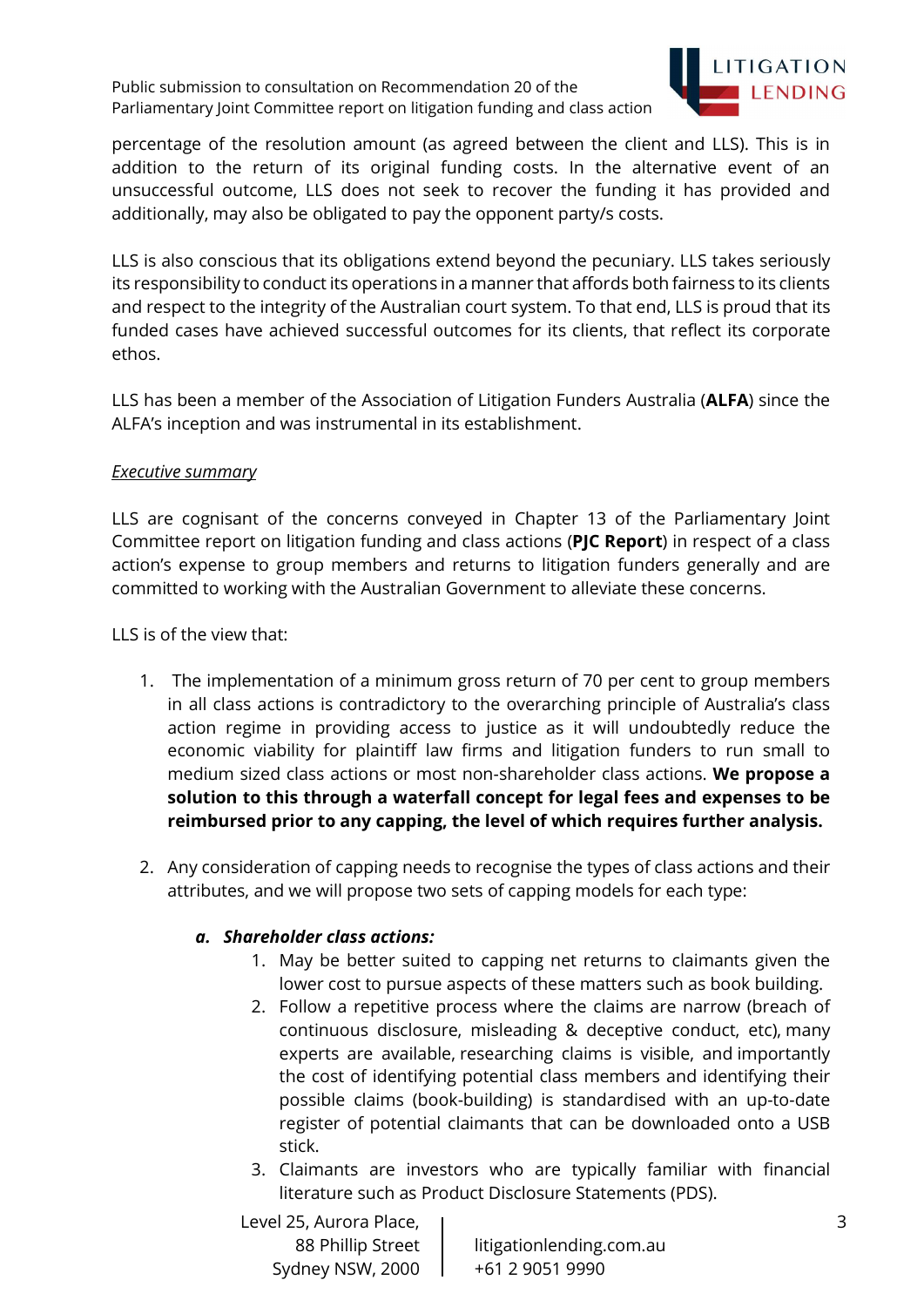

## b. Non-shareholder class actions

- 1. These are much more complicated, and capping will most likely lead to no returns for claimants because funders will not take these cases on, especially for ones where it is likely the defendant will adopt delaying/hostile strategies to inflate costs.
- 2. Here the claims are varied and bespoke, novel and complex (negligence, breaches of contract, trust, racial discrimination, etc).
- 3. Proving product liability is risky (Johnson & Johnson Class Action).<sup>3</sup>
- 4. Book-builds are expensive and time consuming. As a practical matter, the identification of victims involves going on the road to lots of communities to reach the claimants or go through estates to find claimants who are deceased.
- 5. Claimants may not understand financial literature such as PDS.

Class actions exist due to a systematic failure at multiple levels of responsibility in a corporation or government entity which causes people to suffer a loss or injury. Class actions are a powerful tool for holding business and governments accountable.



A class action is funded and pursued to address a loss or injury caused to people by the failings of corporations or government entities at each juncture. Without litigation funding, many corporate or government wrongdoings are simply left unaddressed and those who have suffered loss or injury are further prejudiced by being unable to participate in the complex and expensive litigation of a David and Goliath battle. Any regulatory reform must not restrict the fundamental right of every Australian to make their own decisions in respect of their legal representation.

The litigation funding industry has been tainted by the misleading optics around funding commissions with little consideration by stakeholders as to the net returns and risk carried

Level 25, Aurora Place, Sydney NSW, 2000 | +61 2 9051 9990

<sup>&</sup>lt;sup>3</sup> Gill v Ethicon Sàrl & Ors (No 5) [2019] FCA 1905. The largest women's health class action in Australian history filed by Shine Lawyers on behalf of thousands of Australian women who have been left with life altering complications after receiving Johnson & Johnson vaginal mesh or tape implants.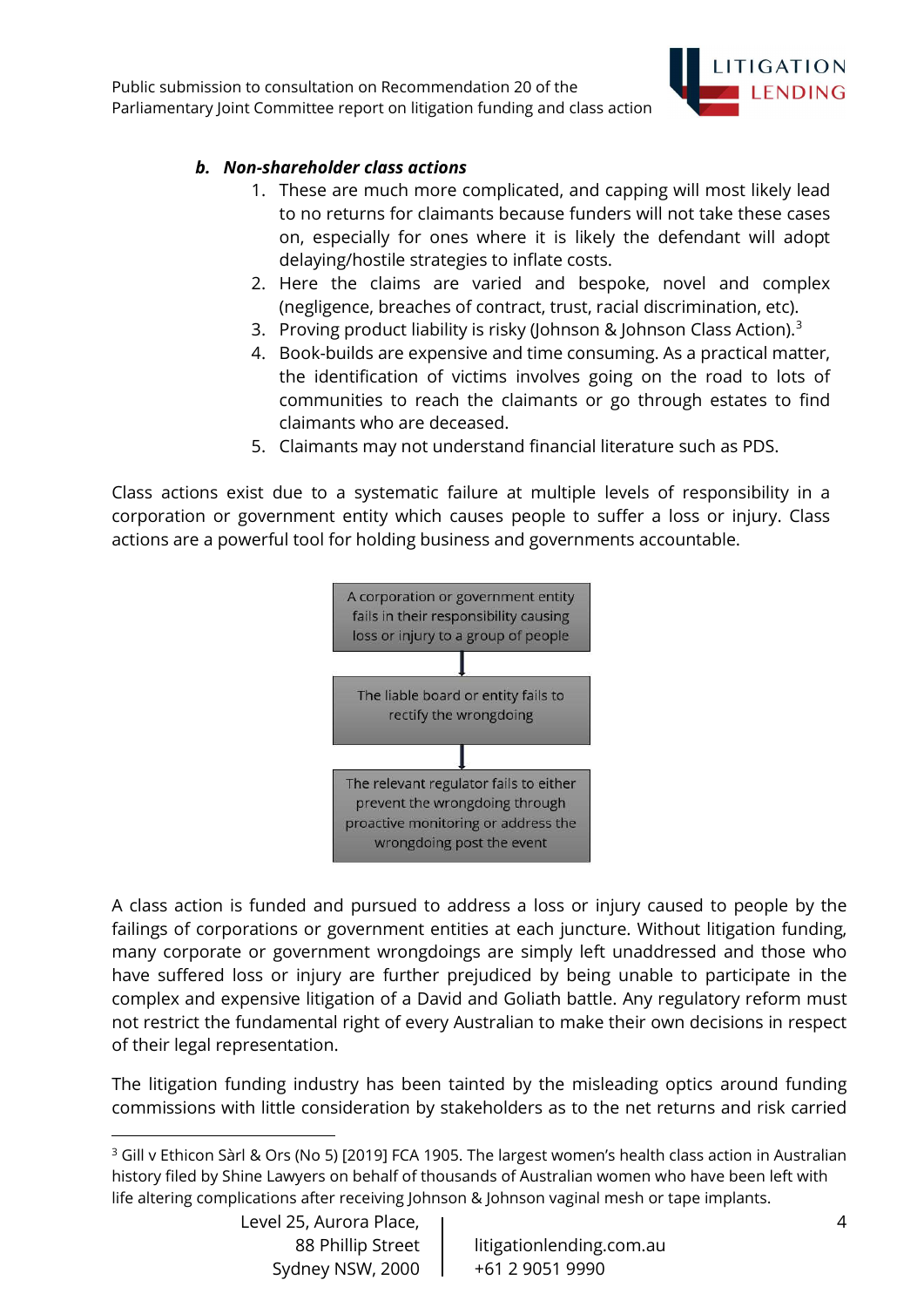

by litigation funders. There are significant expenses in running a litigation funding business. This is reflected in the loss experienced by key players in the industry. For example, in 3 of the last 4 reporting periods, Australia's largest litigation funding company has recorded a loss in total comprehensive income. LLS' operating company expense base is not charged as part of any class action we fund. To put this into perspective, 7 years were spent researching and preparing the class action of Pearson v State of Queensland (No 2) (Stolen Wages Qld), in relation to wages stolen by the Queensland Government from First Nations people and the matter ran for approximately 4 years until a settlement was reached and none of LLS's operating expenses relating to this action over the 11 year period were charged to the claimants.

In a regular investment, the most you can lose is the amount you invested. However, in a class action (or any litigation for that matter), the risk extends beyond the investment amount, specifically in circumstances of an unsuccessful action, wherein the funder, in addition to the investment amount (which effectively becomes a write off), will likely be liable to pay adverse costs of the proceeding. Accordingly, to manage this risk, litigation funders rely on earning a multiple of their capital invested.

LLS has developed a proposal in this paper which supports a fair return for group members, without limiting group members' ability to access justice. It is necessary to recognise that there can be a material distinction in cost, risk, complexity, and time in running a 'nonshareholder class action' versus a 'shareholder class action'. As such, the approach taken by LLS is bifurcated and seeks to maintain the status quo between maximising return to group members, while maintaining the viability of actions, so as not to limit pathways to justice.

LLS consider the Australian Government ought to direct focus to review all of the PJC's recommendations as a whole solution to developing a sustainable disputes financing model prior to any single reform made in isolation. Inequities to group members and stakeholders in the Australian class action industry that need addressing include:

- a) the loophole in exempting law firms that charge their fees on a contingency basis from the requirement to hold an Australian Financial Services Licence (AFSL) and from the Managed Investment Scheme (MIS);
- b) the unsuitability of the MIS regime to particular groups of people who do not have the necessary understanding with respect to financial matters;
- c) the absence of Common Fund Orders; and
- d) the role of defendants in causing superfluous legal costs ultimately borne by group members.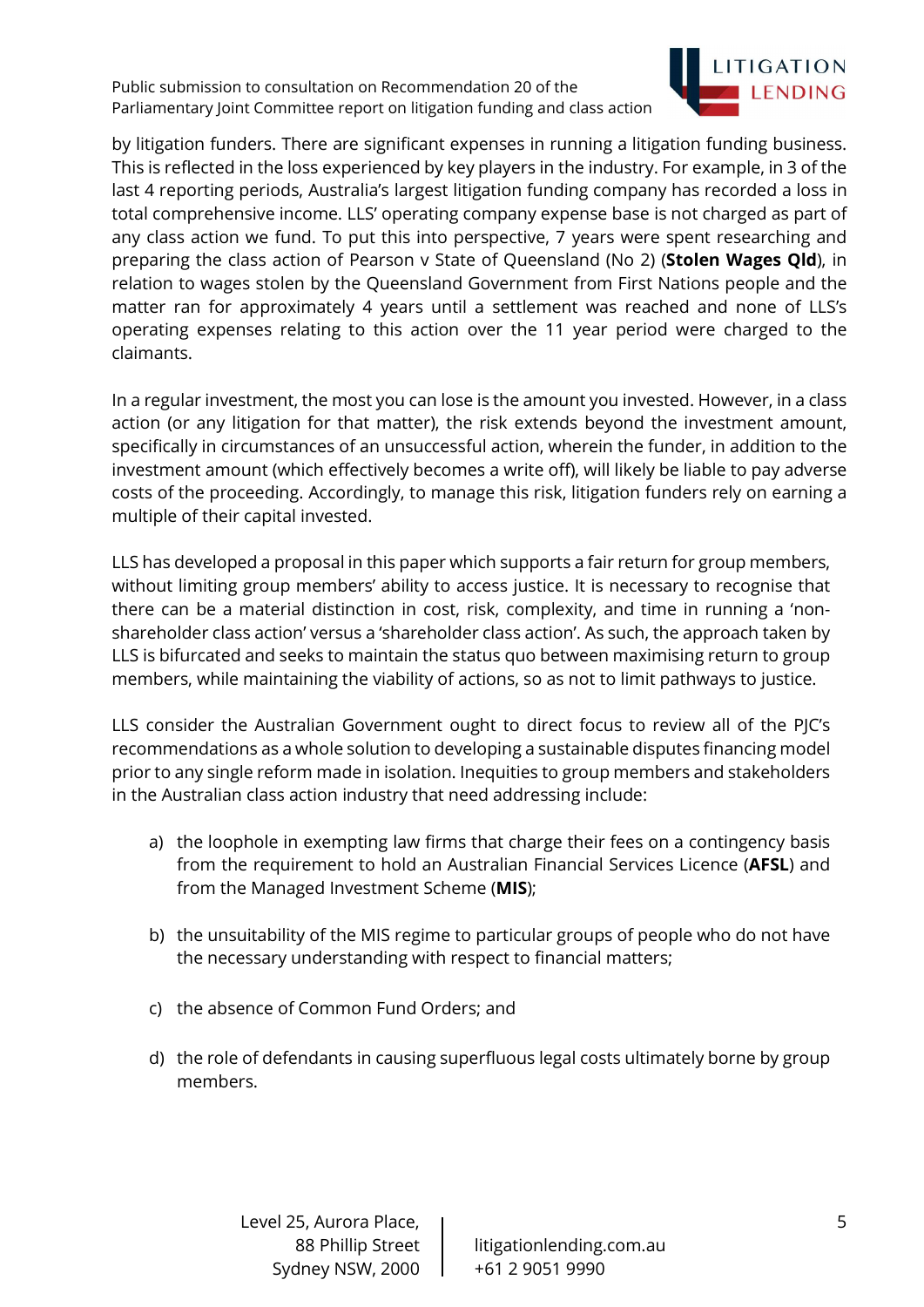

## Section 2 – Consultation Questions

## 1. What is the best way to guarantee a statutory minimum return of the gross proceeds of a class action (including settlements)?

#### LLS Group Member Return Proposal

The LLS Group Member Return Proposal is based on a two tiered approach distinguishing shareholder class actions and non-shareholder class actions to strike a balance between monitoring the risk/return considerations undertaken by litigation funders and not curtailing access to justice. LLS is of the view that the LLS Group Member Return Proposal will better promote access to justice for group members by ensuring that litigation funders are able to consider viable funding to all case sizes and matter types whilst providing better surety to group members on returns on any resolution sum.

## Capping for Shareholder Class Actions

In order for LLS to support a minimum return being imposed for group members, LLS will need to ensure that the mechanics of litigation costs are returned first in a priority waterfall to ensure the plaintiff law firm can obtain the minimum level of confidence in order to run the case to trial and/or appeal. Any minimum return should be reviewed periodically to measure the effectiveness both on financial metrics to all parties as well as the opportunity cost of matters not pursued.

In a compromise to the Governments proposed 70% minimum gross return, LLS propose a court monitored guideline for a 50% to 70% minimum net return to group members (calculated on the net entitlement after legal fees and disbursements) on shareholder class actions, with a priority waterfall (for legal fees and disbursements) prior to a minimum return to claimants to overcome any risks of defendants adopting obstructive tactics. The rationale for the sliding scale is to ensure that all meritorious actions are fully considered and pursued. Any funding commission would be contingent on group members achieving the said 50% to 70% minimum return, except in circumstances where the court felt it was clear the merits of the risk the funders took warranted a lower minimum return to claimants. Prior to any implementation of Recommendation 20, LLS strongly encourage the Government to continue a consultative approach with the litigation funding industry on empirical evidence analysis of the consequences of such a policy.

#### If Capping is Required for Non-Shareholder Class Actions

LLS propose:

1. A maximum return to funders (excluding legal fees, disbursements and insurance premiums) for non-shareholder class actions of 25% to ensure every possible deserving case is pursued, including the riskier ones in the pursuit of

Level 25, Aurora Place, Sydney NSW, 2000 | +61 2 9051 9990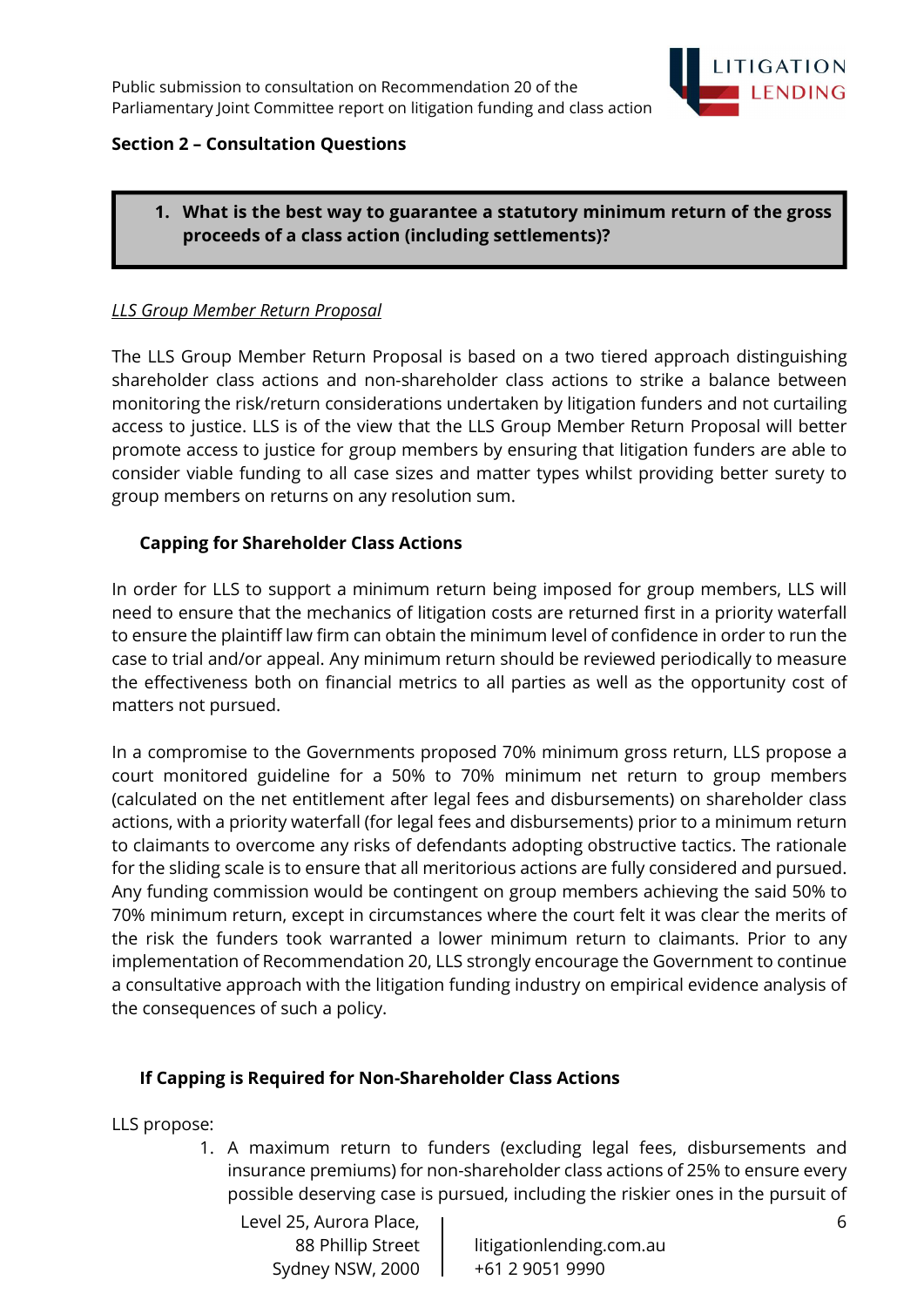

justice. The courts would still maintain oversight of the reasonableness of legal fees and litigation funders returns in approving any settlement. LLS provide an example below.

- 2. An exemption from the MIS regime for matters relating to First Nations Matters, disabled and other select disadvantaged minority groups (as determined by the Court) to ensure culturally acceptable communication can be delivered to these claimants.
- 3. A waterfall for the distribution of resolution amounts where legal fees, disbursements and insurance premiums are paid in priority to any entitlements of the funder and claimants.

LLS also consider that to reduce the cost of non-shareholder class actions, the Government must allow the courts to award a common fund order (CFO) to ensure all active and passive group members are provided an outcome. The inability to obtain a CFO will cause class actions to be run as a 'closed class' for those who sign up, usually prior to the commencement of the class action, together with additional costs of expensive bookbuilds. LLS urge the Government to provide the Court guidance on the acceptance of CFOs to ensure all those who suffer loss or injury are able to seek justice.

2. How would the suggested mechanism interact with the class action system (including court processes) and the litigation funding regime?

LLS propose that the Government implement the LLS Group Member Return Proposal by way of amendments to the current federal legislation and rules in relation to class actions. In determining whether a class action settlement is *fair and reasonable*, judges will be required to follow these thresholds.

3. Is a minimum gross return of 70 per cent to class members the most appropriate floor for any statutory minimum return? If not, what would be the appropriate minimum and its impact on stakeholders, the class action system and the litigation funding industry?

As foreshadowed in the LLS Group Member Return Policy, LLS don't consider that a minimum gross return of 70 per cent to class members is the most appropriate floor for any statutory minimum return.

LLS provide examples below of the LLS Group Member Return Proposal to highlight potential outcomes for group members, plaintiff law firms and litigation funders.

> Level 25, Aurora Place, Sydney NSW, 2000 | +61 2 9051 9990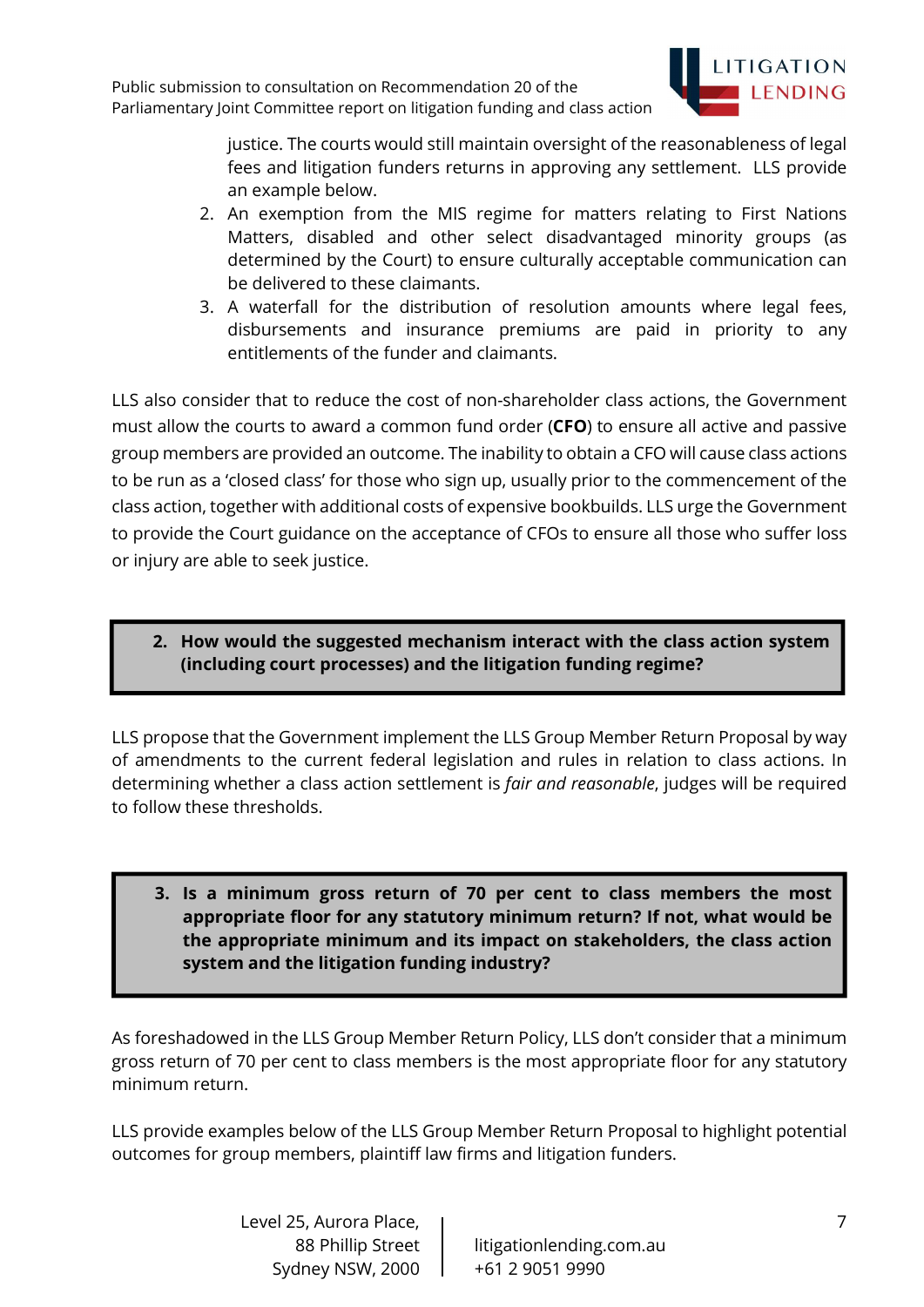

# Shareholder Class Actions

# Example 1A

Shareholder class action settles for \$100 million. Legal fees and disbursements are \$8 million. Funding commission agreed at 25%. Court approves 70% minimum net return to claimants.

- 1. Firstly payment of legal fees and disbursements = \$8 million
- 2. = Secondly:
	- payment to group members (70% of settlement excluding legal fees and disbursements)  $= $64.4$  million
	- payment of the funding commission = \$25 million
- 3. Thirdly payment of additional funds remaining to group members = \$2.6 million Group members receive 73% of entitlements after legal expenses.

# Example 1B

Same shareholder class action as in Example 1A, however settlement sum is lower and costs of the litigation are higher as the defendant heavily contests litigation, was resistant to settle and the case theory is varied throughout the life of the case.

Shareholder class action settles for \$40 million. Legal fees and disbursements are \$25 million. Funding commission agreed at 25%. Court approves 50% minimum net return to claimants after considering the risks taken on by the funder in pursuing the matter.

- 1. Firstly payment of legal fees and disbursements = \$25 million
- $2. =$  Secondly:
	- payment to group members (50% of settlement excluding legal fees and disbursements) = \$7.5 million

- payment of the funding commission = \$7.5 million (note this is reduced to an effective 18.8% to accommodate the minimum 50% return to group members (on the assumption the court agreed to the 50% minimum return to claimants to be fair and reasonable)

3. Additional funds remaining to group members = \$0

Note: The payment to the funder is reduced as their commission is contingent on the group members achieving a minimum return of 50%.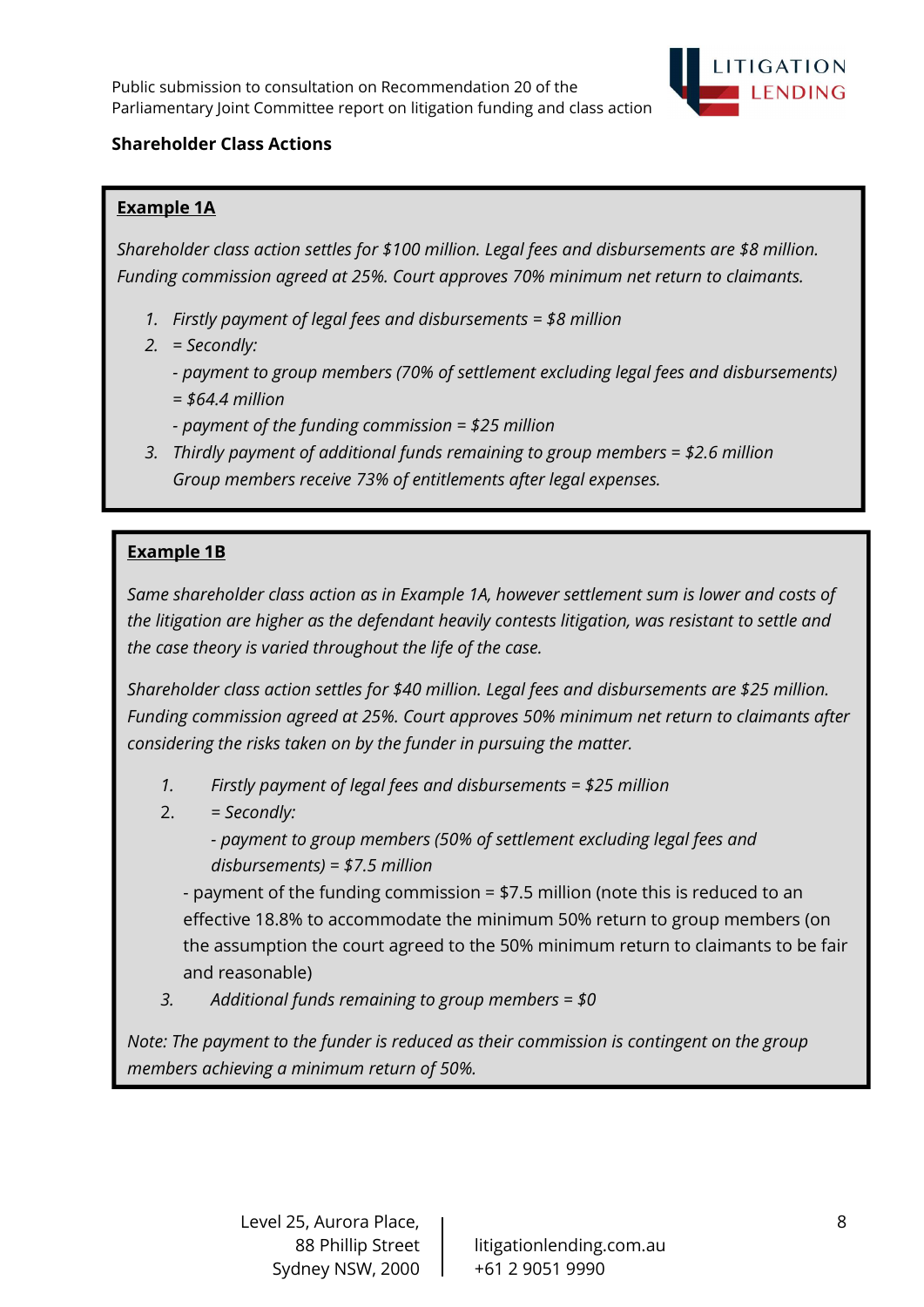

## Non-Shareholder Class Action

## Example 2A

Non-shareholder class action settles for \$40 million. Legal fees and disbursements are \$7 million. Funding commission agreed at 25%.

- 1. Firstly payment of legal fees and disbursements = \$7 million
- 2. Secondly payment of funding commission (25% maximum) = \$10 million
- 3. Thirdly Payment to group members = \$23 million Group members receive 70% of entitlements after legal fees

## Example 2B

Same non-shareholder class action in 2A however settlement sum is lower and costs of the litigation are higher as the defendant heavily contests litigation, was resistant to settle and the case theory is varied throughout the life of the case.

Non-shareholder class action settles for \$30 million. Legal fees and disbursements are \$15 million. Funding commission agreed at 25%.

- 1. Firstly payment of legal fees and disbursements = \$15 million
- 2. Secondly payment of funding commission (25% maximum but Court uses discretion to lowers it to 22.5%) =  $$6.75$  million
- 3. Thirdly payment to group members = \$8.25 million

Group members receive 55% of entitlements after legal fees. Government should pursue defendant for top up payments for claimants or withdraw funding from regulatory agencies who failed the claimants. Restricting capital for private law enforcement will mean claimants get zero if no capital is allocated to pursuing a matter.

#### Implications of strict capping and minimum returns

LLS refers the Government to the PwC data that Omni Bridgeway provided the PJC on the impact of applying a 70% minimum return gross cap to class action data collected over the last 20 years.<sup>4</sup> The data indicated that in doing so, 36% of matters would not have covered the legal costs of running the class action, disregarding any returns to litigation funders.

LLS urge the Government to consider the settled class actions that would likely not have been funded and filed if the suggested minimum return/capping was imposed at the time these

Level 25, Aurora Place, Sydney NSW, 2000 | +61 2 9051 9990

<sup>4</sup> PwC (16 March 2021) Models for the regulations of returns to litigation funders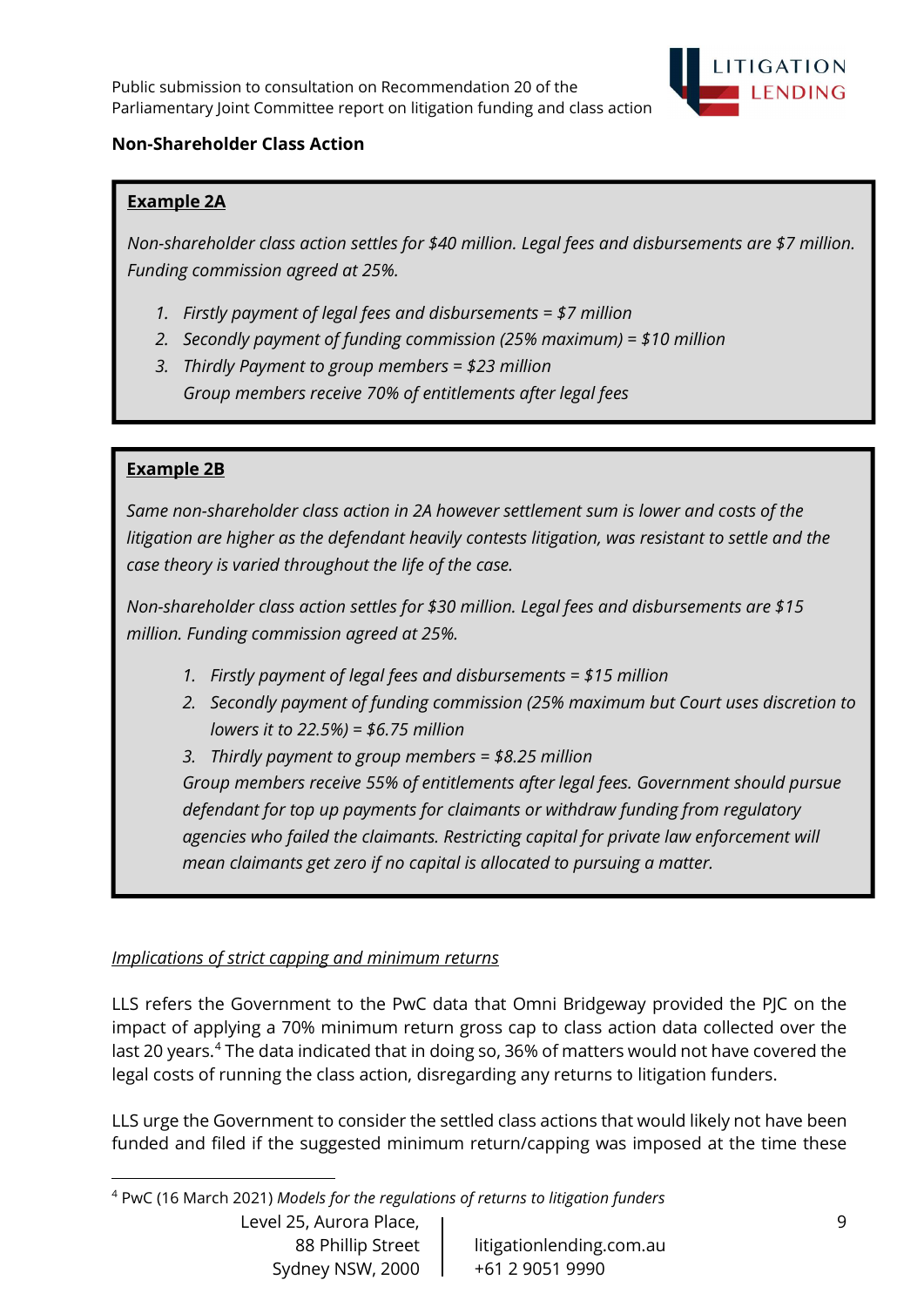

cases had run. For example, the class actions commenced on behalf of communities of Williamtown in New South Wales, Oakey in Queensland and Katherine in the Northern Territory against the Commonwealth of Australia, namely Smith v Commonwealth of Australia (Williamtown PFAS Class Action), Hudson v Commonwealth of Australia (Oakey PFAS Class Action) and Bartlett v Commonwealth of Australia (Katherine PFAS Class Action) (together, the PFAS Class Actions). The PFAS Class Actions sought compensation for property owners in these communities after their properties lost value due to pollution caused by toxic firefighting chemicals emanating from the nearby Department of Defence bases. In February 2020, the Commonwealth of Australia settled the PFAS class actions for \$212.5 million on behalf of over approximately 2,500 group members for loss in property value, and distress and vexation caused to the communities. Contractually, the litigation funder of the PFAS Class Actions, were entitled to \$88 million in compensation however chose to limit their commission to \$53.1 million (25%).

| <b>Class Action</b>   | Litigation<br>funding<br>commission | Legal<br>and $\vert$<br>costs<br>disbursements as % of $ $ remuneration<br>gross settlement sum | Combined<br>to<br>funder and legal costs<br>%<br><sub>of</sub><br>gross<br>as<br>settlement sum |
|-----------------------|-------------------------------------|-------------------------------------------------------------------------------------------------|-------------------------------------------------------------------------------------------------|
| NSD1908/2016 Smith v  | 25%                                 | 11.2%                                                                                           | 36.2%                                                                                           |
| Commonwealth          |                                     |                                                                                                 |                                                                                                 |
| NSD1155/2017 Hudson   | 25%                                 | 23.6%                                                                                           | 48.6%                                                                                           |
| v Commonwealth        |                                     |                                                                                                 |                                                                                                 |
| NSD1388/2018 Bartlett | 25%                                 | 13.5%                                                                                           | 38.5%                                                                                           |
| v Commonwealth        |                                     |                                                                                                 |                                                                                                 |

Source: Vince Morabito (2020), POST-Money max Settlements in Funded Part IVA Proceedings

As illustrated above, the PFAS Class Actions didn't meet the 70% proposed minimum gross return to group members. However, the Honourable Justice Lee in his judgment noted the following:

- "The reality of these cases, however, is that without litigation funding, the claims of group  $\bullet$ members would not have been litigated in an adversarial way, but rather the group members would likely have been placed in a situation of being supplicants requesting compensation in circumstances where they would have been the subject of a significant inequality of arms."
- "It seems to be a testament to the practical benefits of litigation funding that these claims have been able to be litigated in an efficient and effective way and have produced a settlement."
- "There is a good deal of cynicism about the legal system in general and about class actions in particular, but to my mind, the present case is a good example of the system working and working well."

Level 25, Aurora Place, Sydney NSW, 2000 | +61 2 9051 9990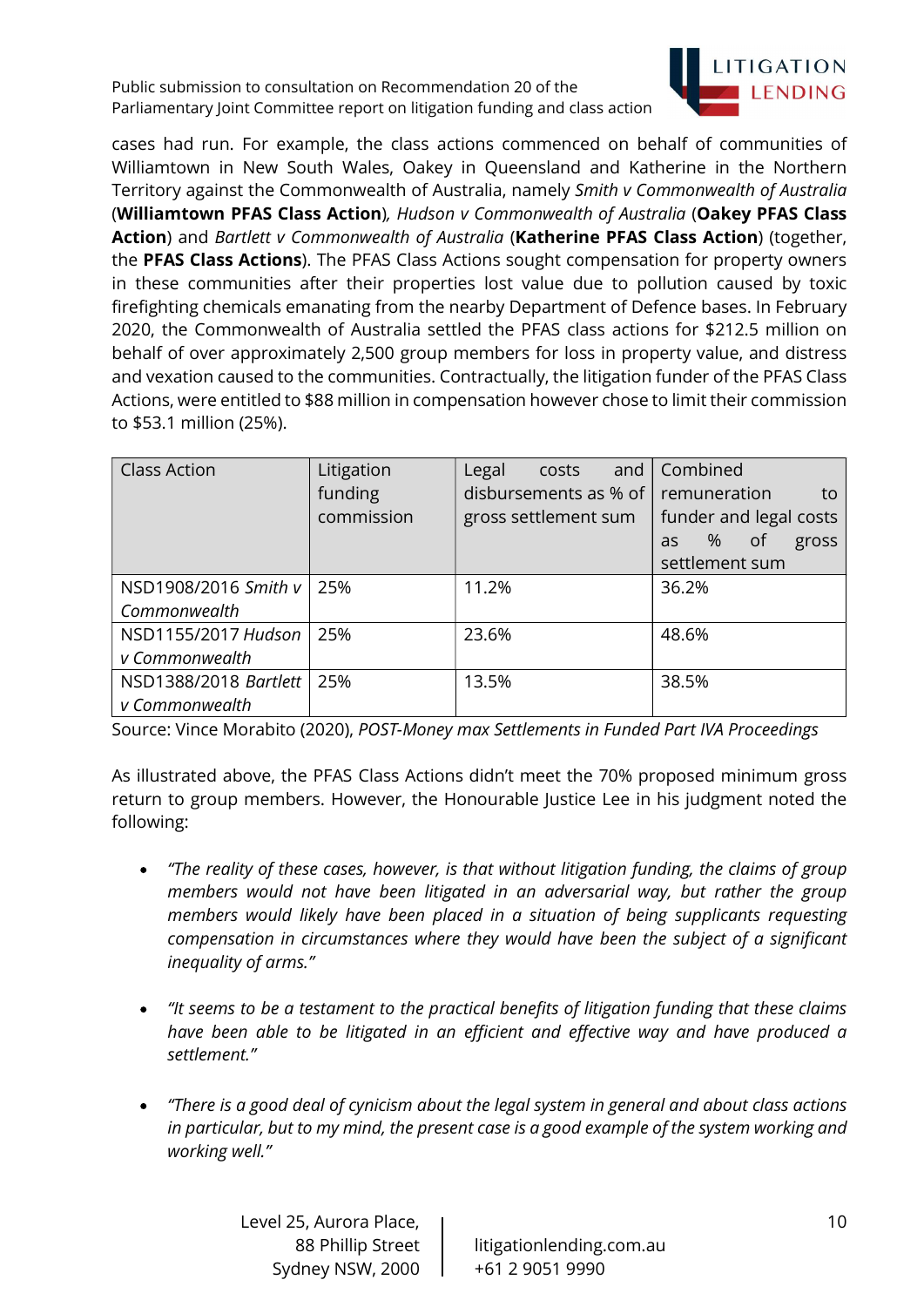

"Although I am conscious of the complaints of some group members as to the size of the funding fee, when one compares it to other settlements, the amount of 25 per cent commission across the three proceedings could not be seen as anything other than fair and reasonable."

The implications of arbitrary capping and minimum returns will be particularly relevant in small to medium sized non-shareholder class actions. LLS are concerned that in the government's endeavour to provide fairness to group members in terms of returns of a resolution sum, the government will cause the contrary consequence of limiting the appetite of litigation funders to assist in bringing these sized claims and ultimately leaving injured individuals with no means to pursue justice and no compensation.

LLS also identify that there is additional risk in gross capping or minimum returns to include legal fees, disbursements, and insurance premiums. This inclusion will put plaintiff law firms and group members in a prejudiced position whereby defendants may adopt a combative and delaying strategy to have the plaintiff law firm incur costs above any capped amount which could lead to the abandonment of funding for a matter and prevent cases being run to mediation, trial and/or appeal.

4. Is a graduated approach taking into consideration the risk, complexity, length and likely proceeds of the case appropriate to ensure even higher returns are guaranteed for class members in more straightforward cases?

LLS do not recommend a hard minimum guarantee to class members and instead recommend a guideline for minimum returns that is overseen by the courts. In consideration of this, it is essential to acknowledge there can be a material distinction in cost, risk, complexity and time in running a non-shareholder class action versus a shareholder class action.

As previously outlined, shareholder class actions often follow a repetitive process where the claims are narrow (breach of continuous disclosure, misleading & deceptive conduct, etc), many experts are available, researching claims is visible, and importantly the cost of identifying potential class members and identifying their possible claims (book-building) is standardised with an up-to-date register of potential group members. Group members are investors who are typically familiar with financial literature such as Product Disclosure Statements (PDS).

Conversely, non-shareholder class action claims are often novel and bespoke claims in areas such as product liability, environmental law and human rights law. Establishing liability in these cases are often a complex and risky task, book-building can be expensive, and time consuming, expert and lay evidence is often more intricate, group members are not necessarily literate in financial documents such as a PDS and cases tend to take longer to resolve.

> Level 25, Aurora Place, Sydney NSW, 2000 | +61 2 9051 9990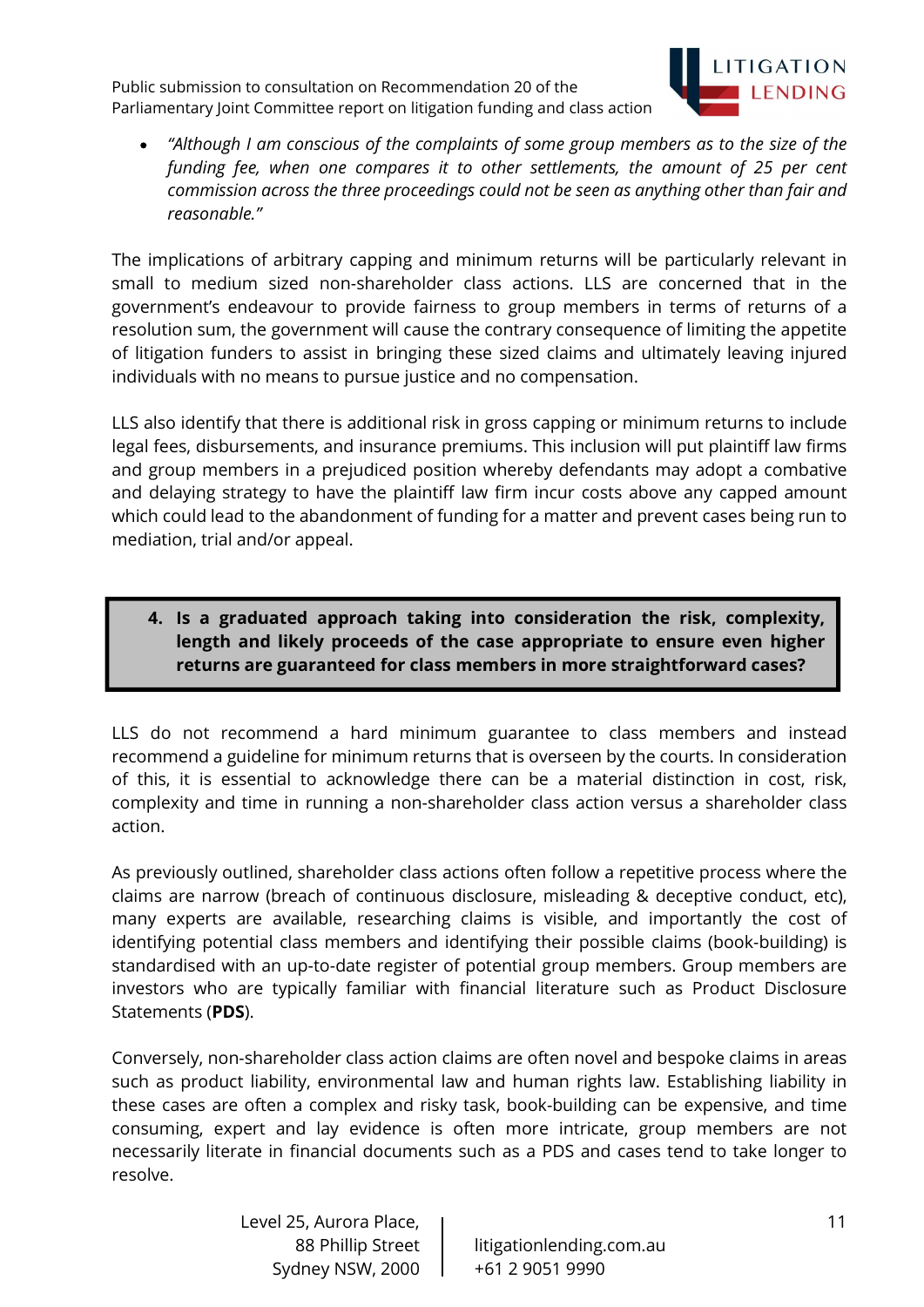

LLS experience the bespoke nature of non-shareholder class actions firsthand in funding class actions on behalf of First Nations people, including Street & Ors v State of Western Australia (Stolen Wages WA), McDonald & Ors v Commonwealth of Australia (Stolen Wages NT), Stolen Wages QLD and Cummings & Ors v Commonwealth of Australia (Stolen Generation). In Stolen Wages WA, the Court has made orders regarding a Western Australia Outreach Program which requires the legal team, Shine Lawyers, to embark on 11 trips to Western Australia to hold numerous information sessions for group members in remote areas as traditional media and online communication is not a suitable method in contacting group members to inform them of the case, their legal rights and registration mechanisms (a copy of the WA Outreach Program is at **Annexure A**). The WA Outreach Program carries significant costs with legal teams on the road for weeks at a time. Similar outreach programs are required in any class action on behalf of First Nations people, disadvantaged groups and minority groups.

In Stolen Wages QLD, the Honourable Justice Murphy highlighted the matter:

- As being a large, complex class action with the funders commission being fair and reasonable; and
- That LLS took on substantial costs and risks from the outset of the litigation when the outcome was far from certain.

The group members in this action were First Nations peoples who had their wages stolen with the claim dating back to the 1930's. The fact that no one had previously funded this claim which was clearly known to exist over a long period of time, nor did any other funder launch a competing claim at the time, highlights the risk return challenge in pursuing access to justice for these First Nations people for these types of claims. This is contrary to the state of play in shareholder class actions where there are often multiple competing class actions given their more simplistic and less risky nature.

# 5. How would a graduated approach to guaranteed returns for class members be implemented?

LLS repeat our answer to question 2.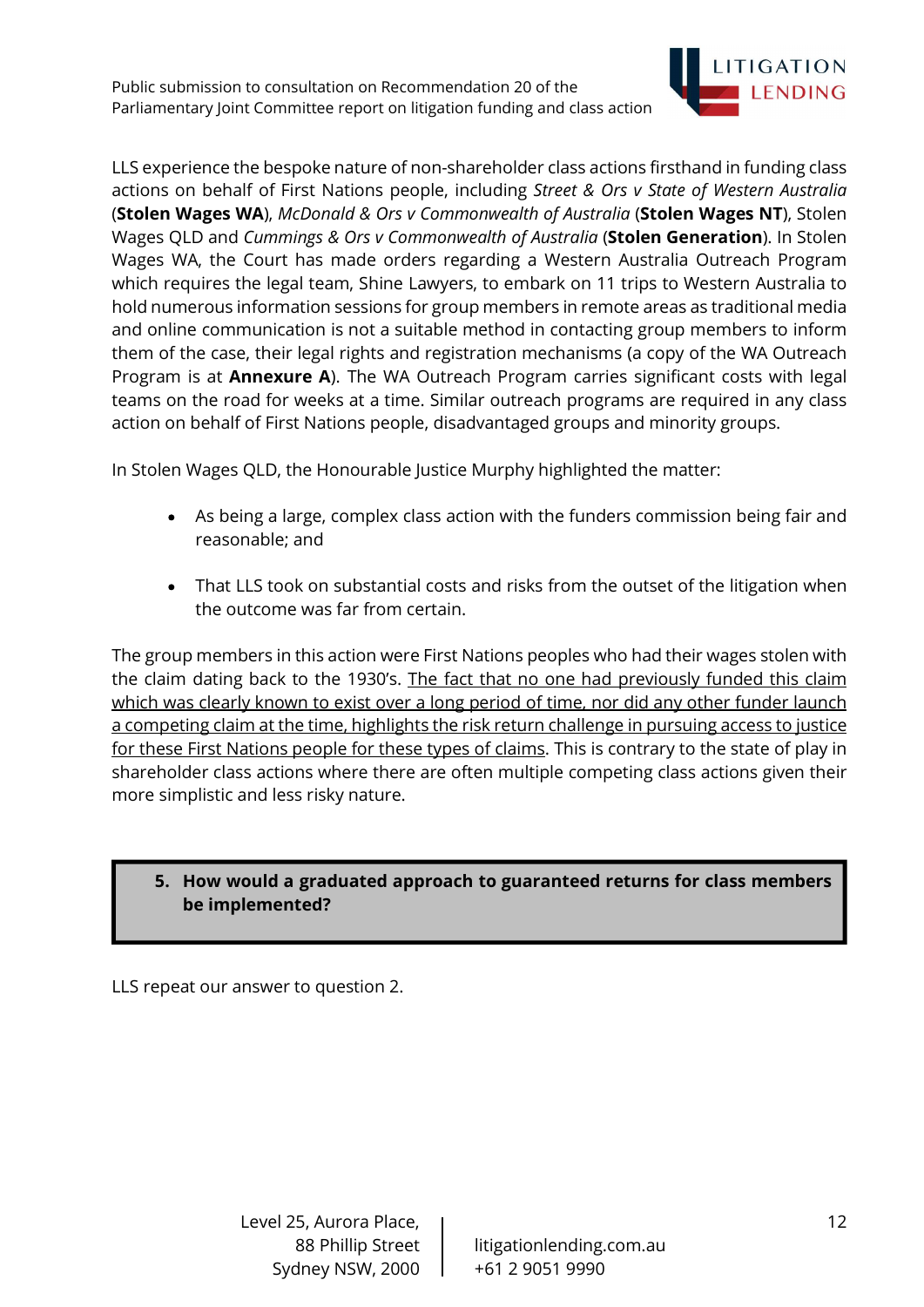

#### Section 3 – Additional Issues

6. What other implementation considerations would be relevant to the issues raised in this consultation paper?

#### Grandfathering

To avoid any adverse impact on any class actions currently in court, consideration of grandfathering of those schemes in a similar fashion to the grandfathering of schemes already established prior to the introduction of the MIS requirements in August 2020 should be implemented.

#### Government & Industry Joint Committee

LLS recommend the Treasurer and the Attorney General establish a panel constituted of Government and private sector participants to provide data and leadership into the best practices for serving the current and future group members of any class action. Consideration of membership to include:

- Large Australian litigation funding companies & ALFA  $\bullet$
- Key plaintiff side law firms
- Key defence side law firms
- Current Federal Court judge specialising in class actions
- Treasury/AG representatives
- Key barristers operating in the class action space
- AG's operating in each state of Australia which have a state based class action regime  $\bullet$

#### AFSL requirement and MIS regime

LLS embraced the recent regulatory reform in 2020 in respect of the requirement for litigation funders to hold an AFSL and were in ASIC's initial round of awarding AFSL's for litigation funders via our wholly owned subsidiary, LLS Investment Management Pty Limited (AFSL No. 524167).

In 2020, an addition was made to the *Supreme Court Act 1986* (Vic) enabling contingency fees to be paid to plaintiff law firms bringing class actions in the Supreme Court of Victoria. As a result, the industry has observed a significant increase in the number of matters filed in the Supreme Court of Victoria.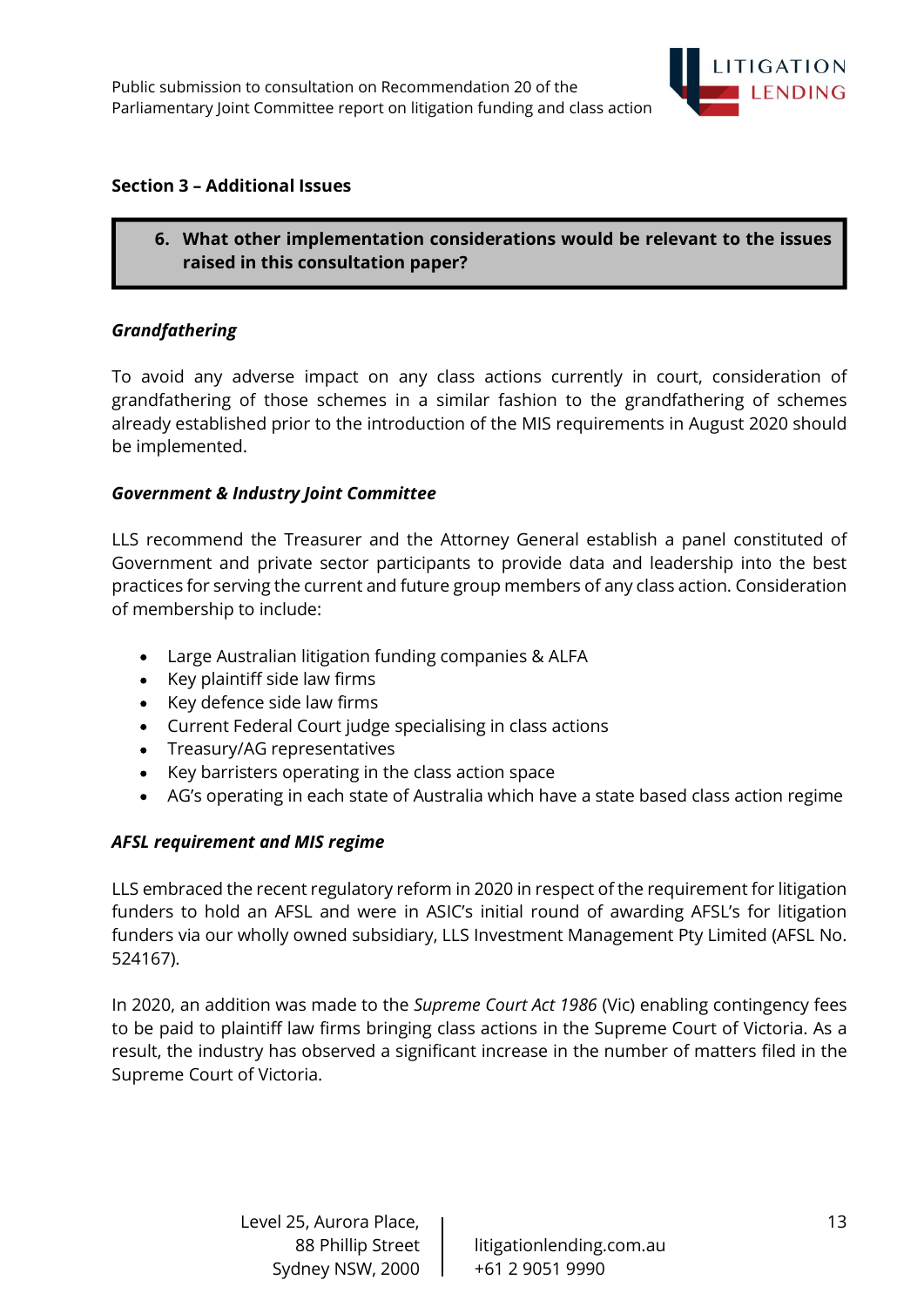



Actions filed by jurisdiction

Source: King & Wood Mallesons, 24 May 2021, Winter is coming: Class action battles surge to new record, https://www.kwm.com/en/au/knowledge/insights/class-action-battles-surge-tonew-record-20210524

LLS consider it is inequitable that in funding class actions on a no win no fee basis in the Supreme Court of Victoria jurisdiction, plaintiff law firms are exempt from holding an AFSL and establishing a MIS, whilst litigation funders are required to take these steps resulting in much higher costs to run the same case.

For litigation funders, running a MIS for any class action is an additional and significant cost and administrative consideration in our assessment of funding a class action, which plaintiff law firms do not need to contemplate.

LLS understand the requirement for industry regulation however consider that the regulation requirements should be imposed on law firms alike if they intend to run class actions on a contingency basis. This is particularly so, when the Australian Government is considering further regulatory changes in respect of arbitrary capping on funding commission and minimum returns to group members. In contemplation of this, LLS consider it important to recognise the additional costs that litigation funders carry.

#### MIS exemption

Another contemplation and cost required by litigation funders in running a MIS for proposed matters is their ability to comply with the MIS rules, specifically their compliance with providing a PDS to group members. LLS propose that an exemption to the MIS regime is necessary in non-shareholder class actions that relate to First Nations, disabled and other select disadvantaged minority groups (to be determined by the Court on a discretionary basis)

> Level 25, Aurora Place, Sydney NSW, 2000 | +61 2 9051 9990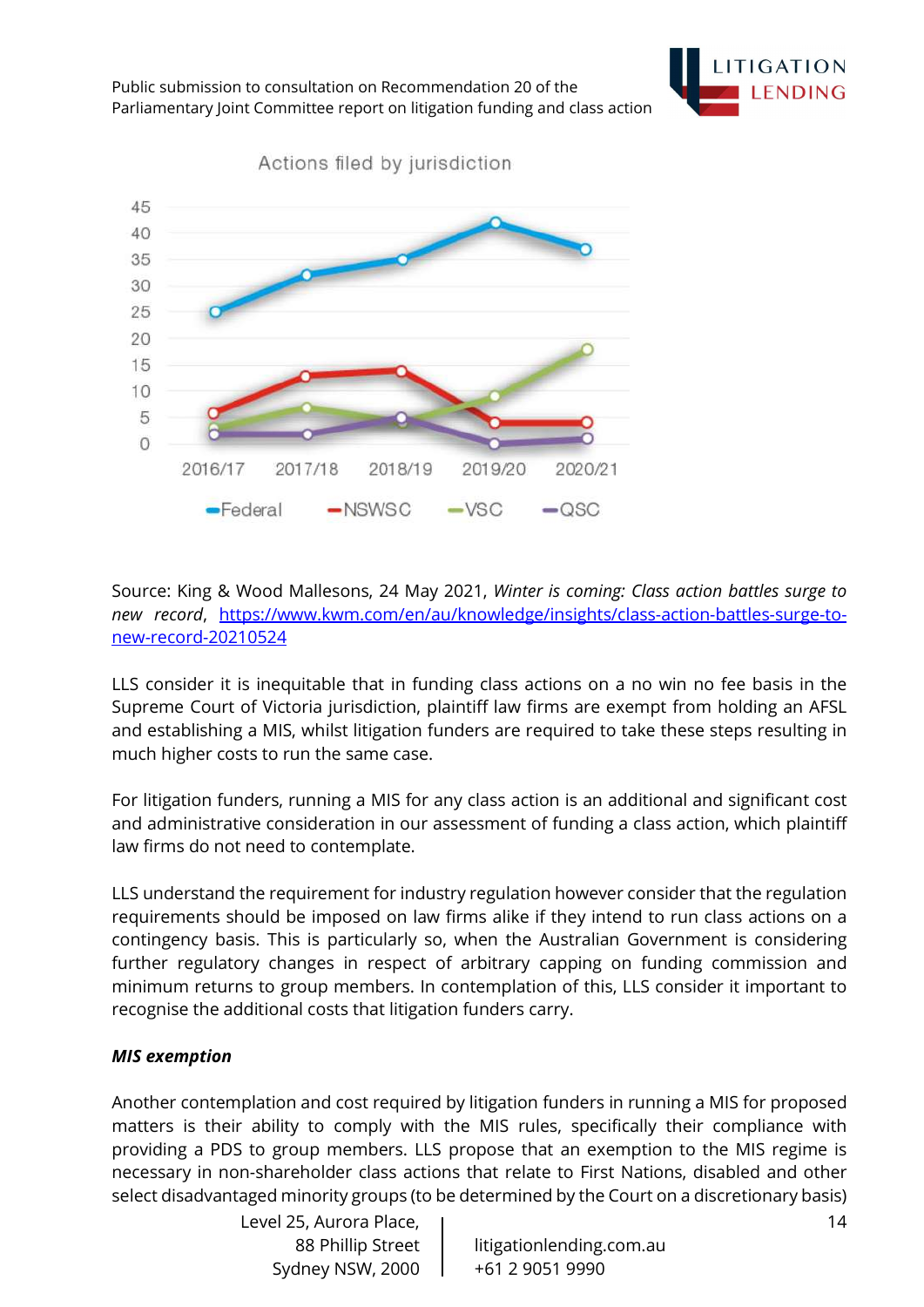

to ensure culturally acceptable communication can be delivered to these group members. The strict application of the MIS rules does not assist these groups in having their claim pursued, specifically in relation to the provision of a product disclosure statement (PDS) to group members. For example, for First Nations group members:

- What language should the PDS be written in?
- Is it misleading to communicate with a group member who is not familiar with a PDS?
- What if the preferred communication of a group member is via local customs such as story, song or other cultural means?

#### Defendant regulation

LLS urge the Government to expand their consideration to the defendant's role in higher costs and smaller returns to group members. LLS have witnessed the various tactics adopted by defendants to delay and increase the costs in group members litigating their claim. Tactics include superfluous discovery, interlocutory applications at numerous junctures and unproductive mediations.

LLS encourage the Government to consider adopting a model similar to that deployed in the USA where large penalties are imposed on defendants (even in circumstances of settlement), defendant legal fees may not be tax deductible, and those resulting funds are distributed in part to group members, in addition to their original return, and to regulatory authorities, to increase surveillance of defendant's behaviour. In theory, this should assist in reducing the number of class actions brought.

We welcome the opportunity to continue a productive dialogue with the Treasury and Attorney-General to discuss matters raised in our submission.

Stephen Conrad Stephen Conrad Shaun Bonétt Chief Executive Officer Chairman

5 July 2021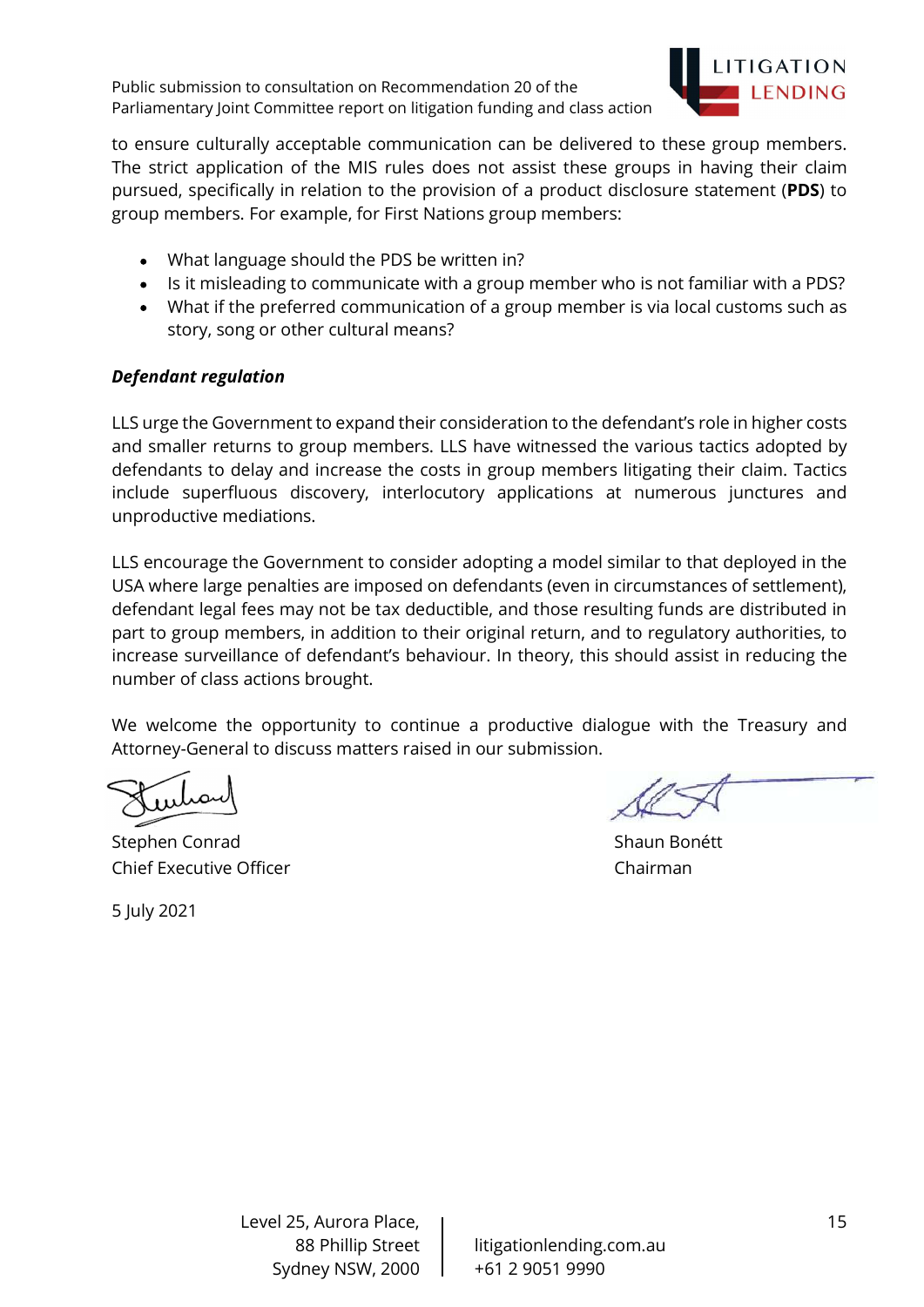

#### Appendix A – Stolen Wages WA Outreach Program

# **Information Meetings**

To find out more about your entitlements, come to your nearest Information Meeting.

| <b>TOWN</b>                             | DATE          | <b>TIME</b>       | <b>LOCATION</b>                                                                                    |  |
|-----------------------------------------|---------------|-------------------|----------------------------------------------------------------------------------------------------|--|
| <b>GOLDFIELDS A</b>                     |               |                   |                                                                                                    |  |
| Kalgoorlie                              | 28 June 2021  | 10:00AM to 2:00PM | Goldfields Aboriginal Language Centre. 2 Burt St, Boulder WA 6432                                  |  |
| Laverton                                | 30 June 2021  | 10:00AM to 2:00PM | Laverton Community Resource Centre. Augusta St, Laverton WA 6440                                   |  |
| Menzies                                 | 1 July 2021   | 11:00AM-3:00PM    | Menzies Aboriginal Corporation. 43 Walsh St, Menzies WA 6436                                       |  |
| Coolgardie                              | 2 July 2021   | 10:00AM to 2:00PM | Judumul Aboriginal Corporation. 75 Sylverster St, Coolgardie WA 6429                               |  |
| Esperance                               | 4 July 2021   | 10:00AM to 2:00PM | Mudjar Aboriginal Corporation. 4 Woods St, Esperance WA 6450                                       |  |
| <b>GOLDFIELDS B</b>                     |               |                   |                                                                                                    |  |
| Warburton                               | 14 July 2021  | 11:00AM to 3:00PM | Warburton Community Store. Warburton Community WA 6431                                             |  |
| Wanarn                                  | 15 July 2021  | 10:30AM to 2:00PM | Wanarn Community Store.<br>Wanarn Community, Ngaanyatjarra-Giles WA 0872                           |  |
| Warakurna                               | 16 July 2021  | 10:00AM to 2:00PM | Warakurna Community. Ngaanyatjarra-Giles WA 0872                                                   |  |
| <b>KIMBERLEY (WEST) A</b>               |               |                   |                                                                                                    |  |
| Broome                                  | 2 August 2021 | 10:00AM to 2:00PM | Broome Circle. 27 Frederick St (Cnr Weld), Broome WA 6725                                          |  |
| Bidyadanga                              | 3 August 2021 | 10:00AM to 2:00PM | Bidyadanga Community Centre. Lagrange WA 6725                                                      |  |
| Lombadina/Djarindjin                    | 4 August 2021 | 10:00AM to 2:00PM | Djarindjin Community Resource Centre                                                               |  |
| Beagle Bay                              | 5 August 2021 | 10:00AM to 2:00PM | Beagle Bay Community Office. Beagle Bay Community,<br>54 Gunburrd Dr, Dampier Penninsula WA 6725   |  |
| <b>Fitzroy Crossing</b>                 | 7 August 2021 | 10:00am to 2:00pm | Fitzroy Valley Community Resource Centre.<br>158 Great Northern Highway, Fitzroy Crossing, WA 6765 |  |
| <b>KIMBERLEY (WEST) B</b>               |               |                   |                                                                                                    |  |
| <b>Derby</b>                            | 22 June 2021  | 10:00AM to 2:00PM | Derby Professional Centre. 2 Clarendon St, Derby WA 6728                                           |  |
| Mowanjum                                | 23 June 2021  | 10:00AM to 2:00PM | Mowanjum Art and Culture Centre. Derby WA 6728                                                     |  |
| Djimung Nguda/Budulah/<br>Karmarlinunga | 24 June 2021  | 10:00AM to 2:00PM | Winun Ngari Aboriginal Corporation. 145 Loch Street, Derby WA 6728                                 |  |
| Pandanus Park                           | 25 June 2021  | 10:00AM to 2:00PM | Pandanus Park Aboriginal Corporation.<br>Lot 353 Derby Highway, Willare WA 6728                    |  |
| <b>KIMBERLEY (WEST) C</b>               |               |                   |                                                                                                    |  |
| Looma                                   | 1 July 2021   | 11:00AM to 3:00PM | Looma Community Office. Camballin WA 6728                                                          |  |
| Bayulu                                  | 2 July 2021   | 7:00AM to 11:00AM | Bayulu Community Office, St Geroge Ranges WA 6128                                                  |  |
| Junjuwa                                 | 2 July 2021   | 12:00PM to 3:00PM | Junjuwa Community Office, Fitzroy Crossing WA 6765                                                 |  |
| Wangkatjungka                           | 3 July 2021   | 10:00AM to 2:00PM | WANGKATJUNGKA Community Hall, 6765 WA                                                              |  |
| Kurnangki/Mindi Rardi                   | 4 July 2021   | 9:00AM to 1:00PM  | Kurnangki/Mindi Rardi Community Office, Fitzroy Crossing WA 6765                                   |  |
| Muludja                                 | 4 July 2021   | 1:30pm to 4:30pm  | Muludja Community Office, St George Ranges WA 6728                                                 |  |
| Yakanarra                               | 5 July 2021   | 10:00AM to 2:00PM | Yakanarra Community Office,<br>Yakanarra Community. St George Ranges WA 6728                       |  |
| Yungngora                               | 6 July 2021   | 11:00AM to 3:00PM | Yungngora Community Office, Mount Hardman WA 6765                                                  |  |
| <b>SOUTHERN A</b>                       |               |                   |                                                                                                    |  |
| Perth                                   | 19 July 2021  | 10:00AM to 2:00PM | Wadjak Northside Aboriginal Community Centre.<br>2 Finchley Cres, Balga WA 6061                    |  |
| Northam                                 | 20 July 2021  | 10:00AM to 2:00PM | Northam Recreation Centre. Peel Terrace, Northam WA 6401                                           |  |
| Mukinbudin                              | 21 July 2021  | 10:00AM to 2:00PM | Mukinbudin Community Resource Centre<br>8 White St, Mukinbudin WA 6479                             |  |
| Bunbury                                 | 23 July 2021  | 10:00AM to 2:00PM | Bunbury Regional Art Gallery. 64 Wittenoom St, Bunbury WA 6230                                     |  |
| Busselton                               | 24 July 2021  | 8:00AM to 12:00PM | Busselton Community Resource Centre.<br>21 Cammilleri St, Busselton WA 6280                        |  |
| Manjimup                                | 24 July 2021  | 1:00PM to 4:00PM  | Manjimup Town Centre. Gilbett St, Manjimup WA 6258                                                 |  |
| Collie                                  | 25 July 2021  | 8:00AM to 11:00AM | Margaretta Wilson Senior Citizens Centre.<br>105 Forrest Street, Collie, WA 6225 Australia         |  |

Level 25, Aurora Place, Sydney NSW, 2000 | +61 2 9051 9990